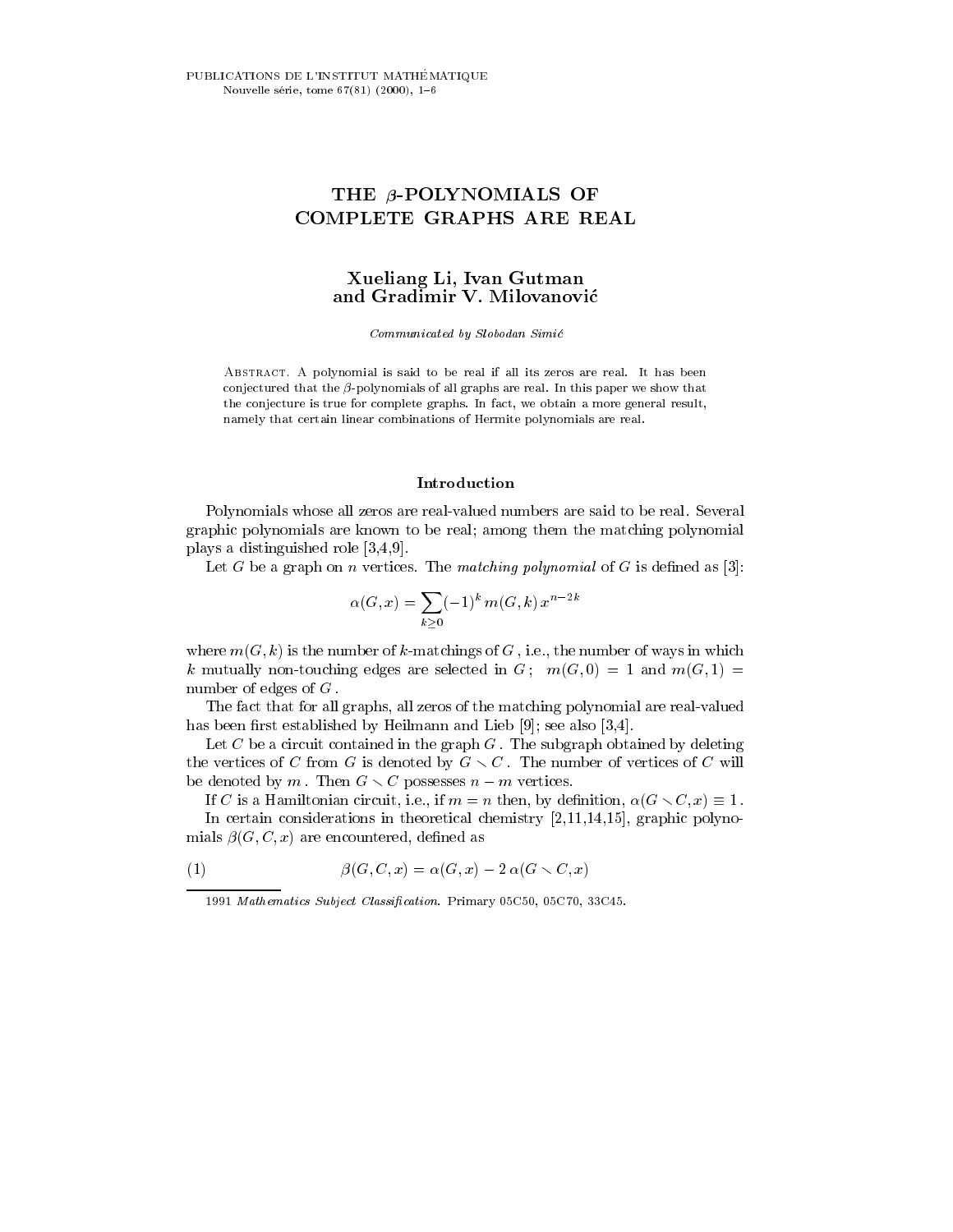and

$$
\beta(G, C, x) = \alpha(G, x) + 2 \alpha(G \setminus C, x)
$$

These have been named [2] *circuit characteristic polynomials*, but in this work we call them simply  $\beta$ -polynomials. Formula (1) is used in the case of so-called Hückeltype circuits whereas formula (2) for so-called Möbius-type circuits; for more details see [14].

For the success of the chemical theory in which  $\beta$ -polynomials occur, it is essential that these polynomials are real. Already in the first paper devoted to this topic [2], Aihara mentioned that the zeros of the  $\beta$ -polynomials were real-valued, but gave no argument to support his claim. In the meantime, for a number of classes of graphs it was shown that  $\beta(G, C, x)$  is indeed a real polynomial [5,6,8,11,12,13,15]. In addition to this, by means of extensive computer searches not a single graph with non-real  $\beta$ -polynomial could be detected. The following conjecture has been put forward [5,6,8]:

CONJECTURE. For any circuit C contained in any graph  $G$ , the  $\beta$ -polynomials  $\beta(G, C, x)$ , equations (1) and (2), are real.

Up to the present moment this conjecture has neither been proved nor disproved (although a prize is offered for its solution  $[8]$ ). On the other hand, many results, corroborating its validity, have been obtained. Thus, in particular,  $\beta(G, C, x)$  has been shown to be real for:

- $-$  unicyclic graphs  $[8]$ ;
- bicyclic graphs [15];
- $\frac{1}{2}$  graphs in which no edge belongs to more than one circuit [15];
- graphs without 3-matchings  $(m(G, 3) = 0)$  [11];
- several (but not all) classes of graphs without 4-matchings  $(m(G, 4) = 0)$  [12].

Note that the aforementioned graphs have comparatively few edges. A natural question is whether or not the conjecture is true for dense graphs. The extreme case in this direction is the complete graph. In this work we show that the conjecture is obeyed by complete graphs.

## The main result

THEOREM 1. Let  $K_n$  be the complete graph on n vertices and C any of its circuits. Then  $\beta(K_n, C, x)$ , equations (1), (2), is a real polynomial.

Instead of Theorem 1 we demonstrate the validity of a stronger result, namely Theorem 2. In order to state it we need some preparations.

If C is a circuit on m vertices, then  $K_n \setminus C = K_{n-m}$ , implying that

(3) 
$$
\beta(K_n, C, x) = \alpha(K_n, x) \pm 2 \alpha(K_{n-m}, x)
$$

Now, a well-known result from the theory of matching polynomial is [4,7,9,10]:

$$
(4) \qquad \qquad \alpha(K_n, x) = He_n(x)
$$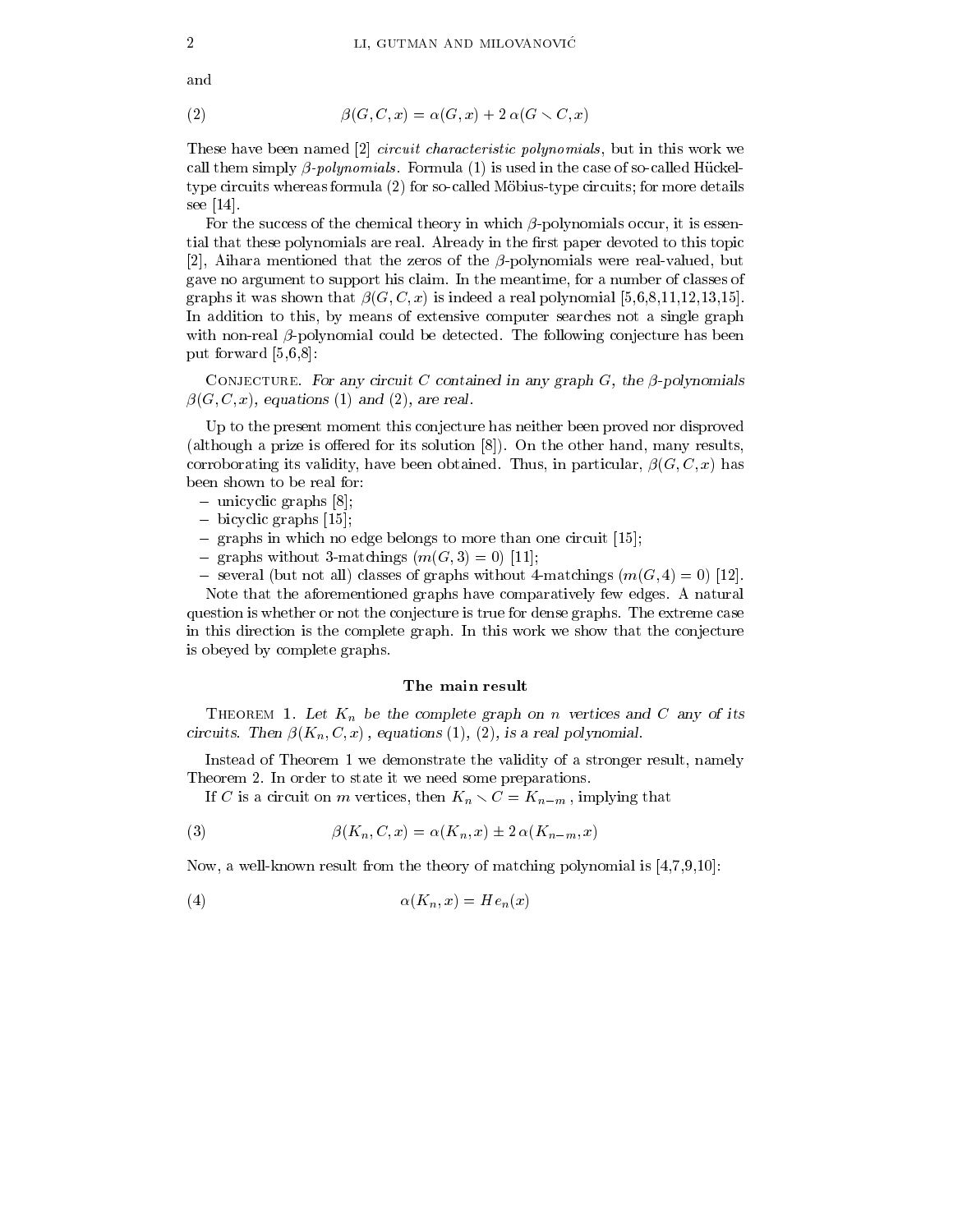where  $He_n$  is one of the standard forms of the Hermite polynomial [1, p. 778]. Such (monic) Hermite polynomials are orthogonal on  $(-\infty, +\infty)$  with respect to the weight function  $e^{-x^2/2}$ .

Bearing in mind equations  $(4)$  and  $(4)$  we define a polynomial

(5) 
$$
\beta(n, m, t, x) = He_n(x) + tHe_{n-m}(x),
$$

where  $1 \le m \le n$  and t is a real number. Clearly, for  $n > 3$ ,  $|t| = 2$  and  $3 \le m \le n$ , equation (5) is the  $\beta$ -polynomial of the complete graph on n vertices, pertaining to a circuit with <sup>m</sup> vertices.

THEOREM 2. For all (positive integer) values of n, for all  $m = 1, 2, \ldots, n$  and for  $|t| \leq n-1$  the polynomial  $\beta(n, m, t, x)$ , equation (5), is real.

Obviously, Theorem 1 is a special case of Theorem 2. Therefore in what follows we proceed towards proving Theorem 2. It should be noted that the right-hand side of equation (5) is a sort of linear combination of Hermite polynomials.

#### Preparations

Some well known properties [1] of the Hermite polynomials are summarized in Lemma 1.

LEMMA 1. (i) The Hermite polynomials  $He_n(x)$  satisfy the three-term recurrence relation

 $He_n(x) = x He_{n-1}(x) - (n - 1) He_{n-2}(x);$ 

(ii) All zeros of  $He_n(x)$  are real and distinct; (iii)

$$
\frac{d}{dx}He_n(x) = nHe_{n-1}(x)
$$

and hence,  $He_n(x)$  has a local extreme  $x_i$  if and only if  $He_{n-1}(x_i)=0$ . So, the extremes of  $He_n(x)$  are distinct.

Throughout this paper  $x_1, x_2, \ldots, x_{n-1}$  denote the distinct zeros of  $He_{n-1}(x)$ . From equation (4) and Theorem 7 of [4], we have

LEMMA 2.  $|x_i| < 2\sqrt{n-3}$  holds for all  $i = 1, 2, ..., n-1$  and  $n \ge 4$ .

LEMMA 3. If for all  $i = 1, 2, \ldots, n - 1$ , the sign of

$$
\beta(n, m, t, x_i) = He_n(x_i) + tHe_{n-m}(x_i)
$$

is the same as that of  $He_n(x_i)$ , then  $\beta(n, m, t, x)$  is real.

 $P$  roof. From Behing 1 (iii), we have that  $x_i$  ,  $i = 1, 2, \ldots, n$  are the extremes of  $He_n(x)$ . Since  $He_n(x)$  does not have multiple zeros (Lemma 1 (ii)), we know that  $He_n(x_i) \neq 0$  for all  $i = 1, 2, \ldots, n-1$ , and that  $He_n(x_i)$  and  $He_n(x_{i+1})$  have different signs,  $i = 1, 2, \ldots, n - 2$ .

From the definition of  $\beta(n, m, t, x)$  and the condition of Lemma 3, we deduce that  $\beta(n, m, t, x)$  has at least as many real zeros as  $He_n(x)$ , that is at least n real zeros. On the other hand the degree of  $\beta(n, m, t, x)$  is n.  $\Box$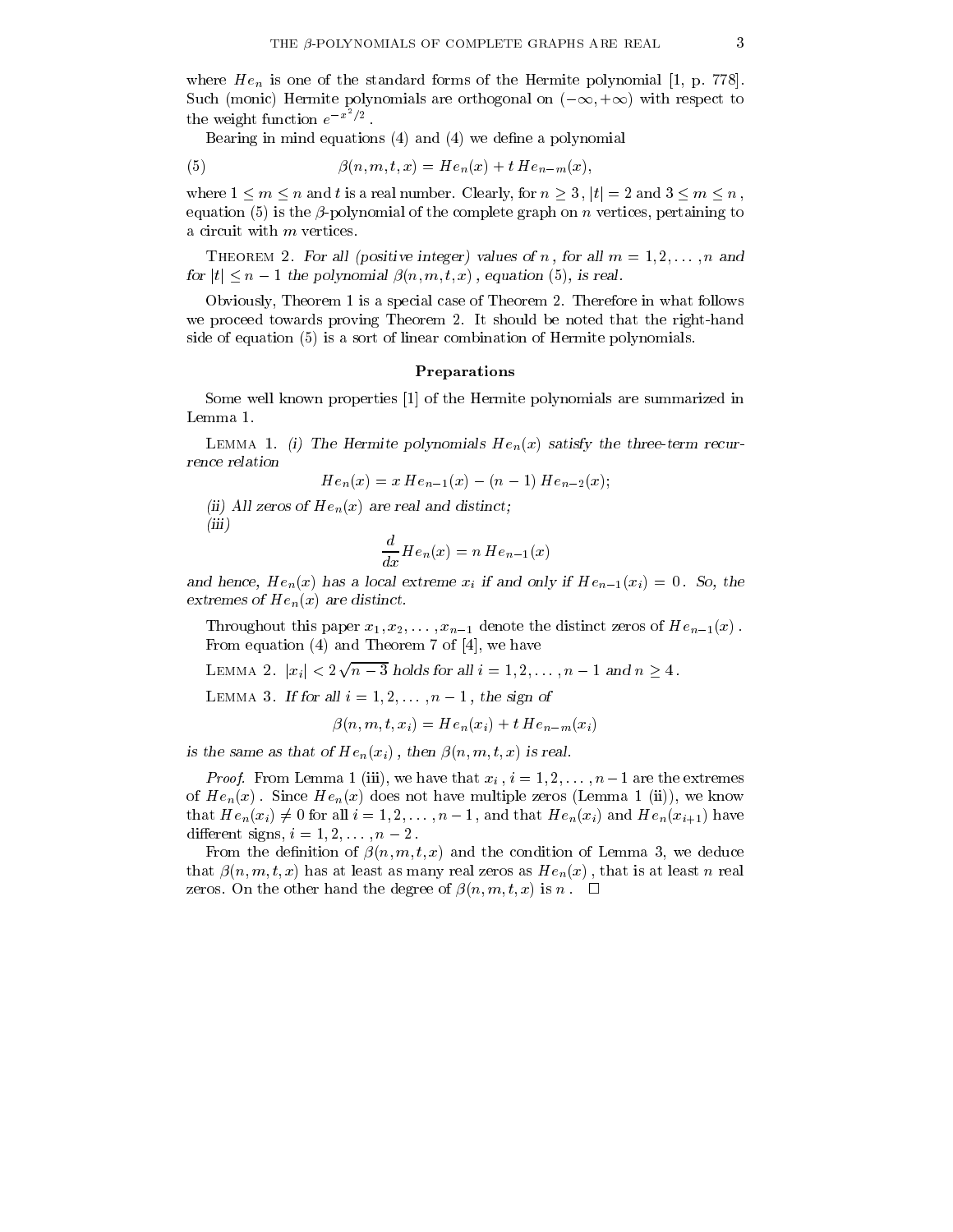LEMMA 4. If  $|He_n(x_i)| > (n-1) |He_{n-m}(x_i)|$  for all  $i = 1, 2, ..., n-1$ , then  $\beta(n, m, t, x)$  is real for  $|t| \leq n - 1$ .

 $P^{\text{max}}$  is sense if  $P^{\text{max}}$  if  $\|Y\|$  is the matrix  $\|Y\| = \|Y\|$  if  $\|Y\| = \|Y\| + \|Y\|$  if  $\|Y\| = \|Y\| + \|Y\|$  $1, 2, \ldots, n-1$ , the sign of  $\beta(n, m, t, x_i) = He_n(x_i) + tHe_{n-m}(x_i)$  depends only on the sign of  $He_n(x_i)$ . Lemma 4 follows from Lemma 3.  $\square$ 

## Proof of Theorem 2

Bearing in mind that  $He_{n-1}(x_i) = 0$ , from Lemma 4 we directly get

LEMMA 5. The polynomial  $\beta(n,1,t,x)$  is real for  $n \geq 1$  and any real value of the parameter <sup>t</sup> .

Lemma 5 implies the validity of Theorem 2 for  $m = 1$ . What remains is to consider the case  $m \geq 2$ . Therefore, in what follows it will be assumed that  $2 \leq m \leq n$ .

Define the auxiliary quantities  $a_{n,m}$  as

(6) 
$$
a_{n,m} = \max_{1 \leq i \leq n-1} \left| \frac{He_{n-m}(x_i)}{He_n(x_i)} \right|
$$

Because of Lemma 5, if

$$
(7) \t\t\t a_{n,m} \le \frac{1}{n-1}
$$

then  $\beta(n, m, t, x)$  is real for  $|t| \leq n - 1$ . Therefore, in order to complete the proof of Theorem 2 we only need to verify the inequality (7).

Using the well-known three-term recurrence relation for the Hermite polynomials (Lemma 1), equation (6) reduces to

$$
a_{n,m} = \frac{1}{n-1} \max_{1 \le i \le n-1} \left| \frac{He_{n-m}(x_i)}{He_{n-2}(x_i)} \right| = \frac{1}{(n-1)(n-2)} \max_{1 \le i \le n-1} \left| \frac{x_i He_{n-m}(x_i)}{He_{n-3}(x_i)} \right|
$$

and we conclude immediately that

$$
a_{n,1} = 0
$$
,  $a_{n,2} = \frac{1}{n-1}$   $(n \ge 2)$ ,

and

$$
a_{n,3} = \frac{1}{(n-1)(n-2)} \max_{1 \le i \le n-1} |x_i| \begin{cases} \frac{1}{n-1}, & n = 3, \\ & \frac{2\sqrt{n-3}}{(n-1)(n-2)} \le \frac{1}{n-1}, & n \ge 4. \end{cases}
$$

Note that the relation  $a_{n,1} = 0$  provides another proof of Lemma 5. The upper bound for  $a_{n,3}$  follows from Lemma 2.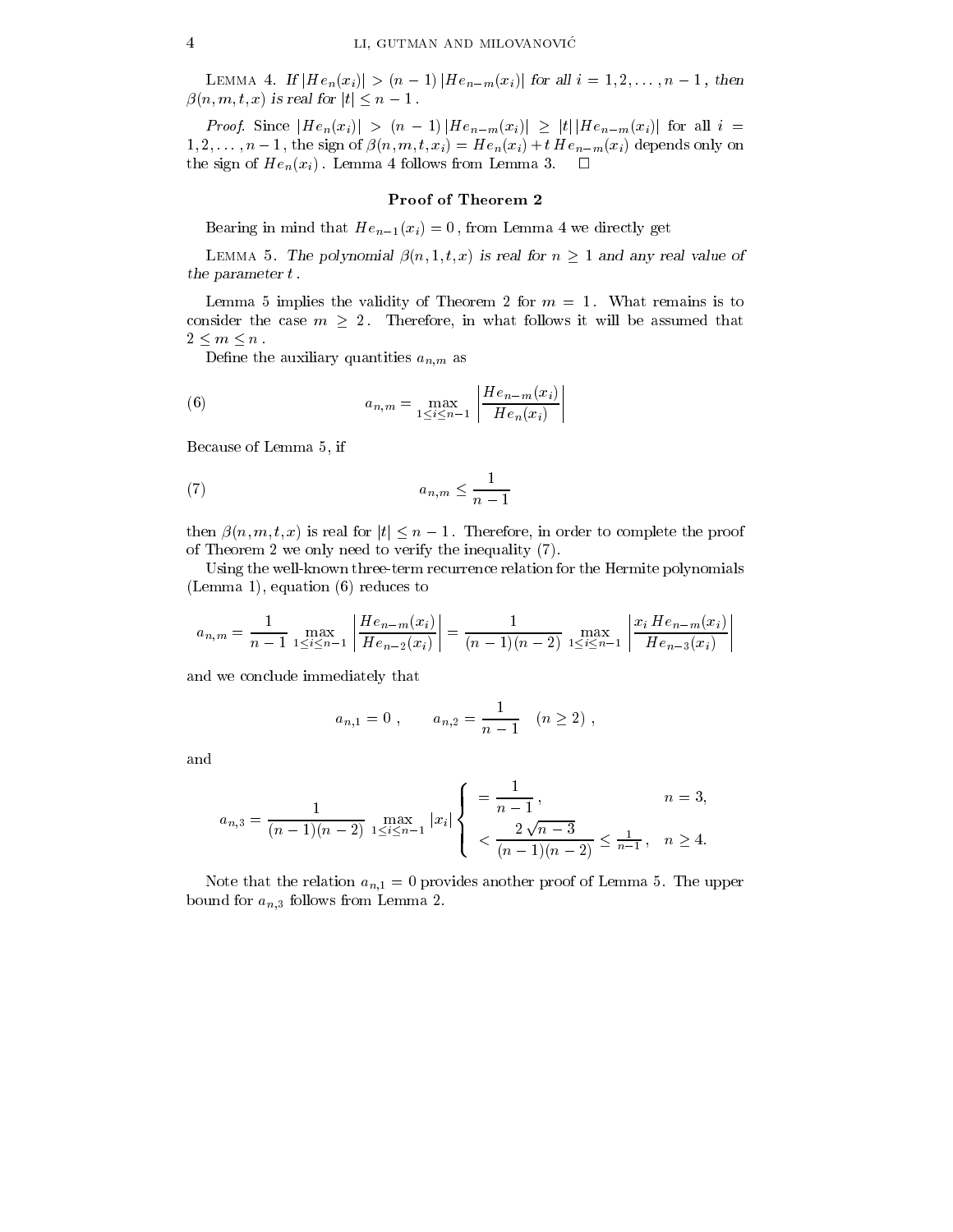The case when  $n \geq m \geq 4$  can be verified using a result of Turán [17] (see also [16]). Namely, under the condition

$$
\sum_{k=0}^{n-2} k! \, c_k^2 \, < \, (n-1)! \, c_n^2 \,,
$$

Turán proved that the polynomial  $P(z) = \sum c_k H e_k(z)$  $c_k$  if  $c_k$  ( $\alpha$ ) has not distinct real zeros.

Considering the  $\beta$ -polynomial given by (5), we conclude that it has all real zeros if  $|t| < \sqrt{(n-1)!/(n-m)!}$ . On the other hand, it is easily verified that for  $n >$  $m > 4$  the expression  $\sqrt{(n-1)!/(n-m)!}$  is greater than  $n-1$ .

Notice that  $a_{4,4} = 1/3$ .

By this, the proof of Theorem 2 has been completed.  $\Box$ 

Acknowledgements. This work was partially supported by the Euler Institute of Discrete Mathematics and Its Applications while one of the authors (X. L.) visited the Department of Applied Mathematics, University of Twente, The Netherlands, and by the Ministry of Science and Technology of Serbia, grant number 04M03. The authors are grateful to Dr. A. A. Jagers for useful suggestions.

#### References

- [1] M. Abramowitz, I. A. Stegun, Handbook of Mathematical Functions, Dover, New York, 1972.
- [2] J. Aihara, Resonance energies of benzenoid hydrocarbons, J. Am. Chem. Soc. 99 (1977) 2048– 2053.
- [3] D. Cvetković, M. Doob, I. Gutman, A. Torgašev, Recent Results in the Theory of Graph Spectra, North-Holland, Amsterdam, 1988.
- [4] C. D. Godsil, I. Gutman, On the theory of the matching polynomial, J. Graph Theory 5 (1981) 137-144.
- [5] I. Gutman, A contribution to the study of real graph polynomials, Publ. Elektrotehn. Fak. (Beograd) Ser. Mat.  $3(1992)$  35-40.
- [6] I. Gutman A real graph polynomial?, Graph Theory Notes New York  $22$  (1992) 33-37.
- [7] I. Gutman, D. M. Cvetković Relations between graphs and special functions, Coll. Sci. Papers Fac. Sci. Kragujevac 1 (1980) 101-119.
- [8] I. Gutman, N. Mizoguchi, A property of the circuit characteristic polynomial, J. Math. Chem. 5  $(1990)$  81-82.
- [9] O. J. Heilmann, E. H. Lieb, Theory of monomer-dimer systems, Commun. Math. Phys. 25  $(1972)$  190-232.
- [10] H. Hosoya, Graphical and combinatorial aspects of some orthogonal polynomials, Nat. Sci. Repts. Ochanomizu Univ.  $31$  (1981) 127-138.
- [11] M. Lepović, I. Gutman, M. Petrović, N. Mizoguchi, Some contributions to the theory of cyclic  $conjugation$ , J. Serb. Chem. Soc. 55 (1990) 193-198.
- [12] M. Lepovic, I. Gutman, M. Petrovic, A conjecture in the theory of cyclic conjugation and an example supporting its validity, Commun. Math. Chem. (MATCH)  $28$  (1992) 219-234.
- [13] X. Li, B. Zhao, I. Gutman, More examples for supporting the validity of a conjecture on  $\beta$ -polynomial, J. Serb. Chem. Soc. 60 (1995) 1095-1101.